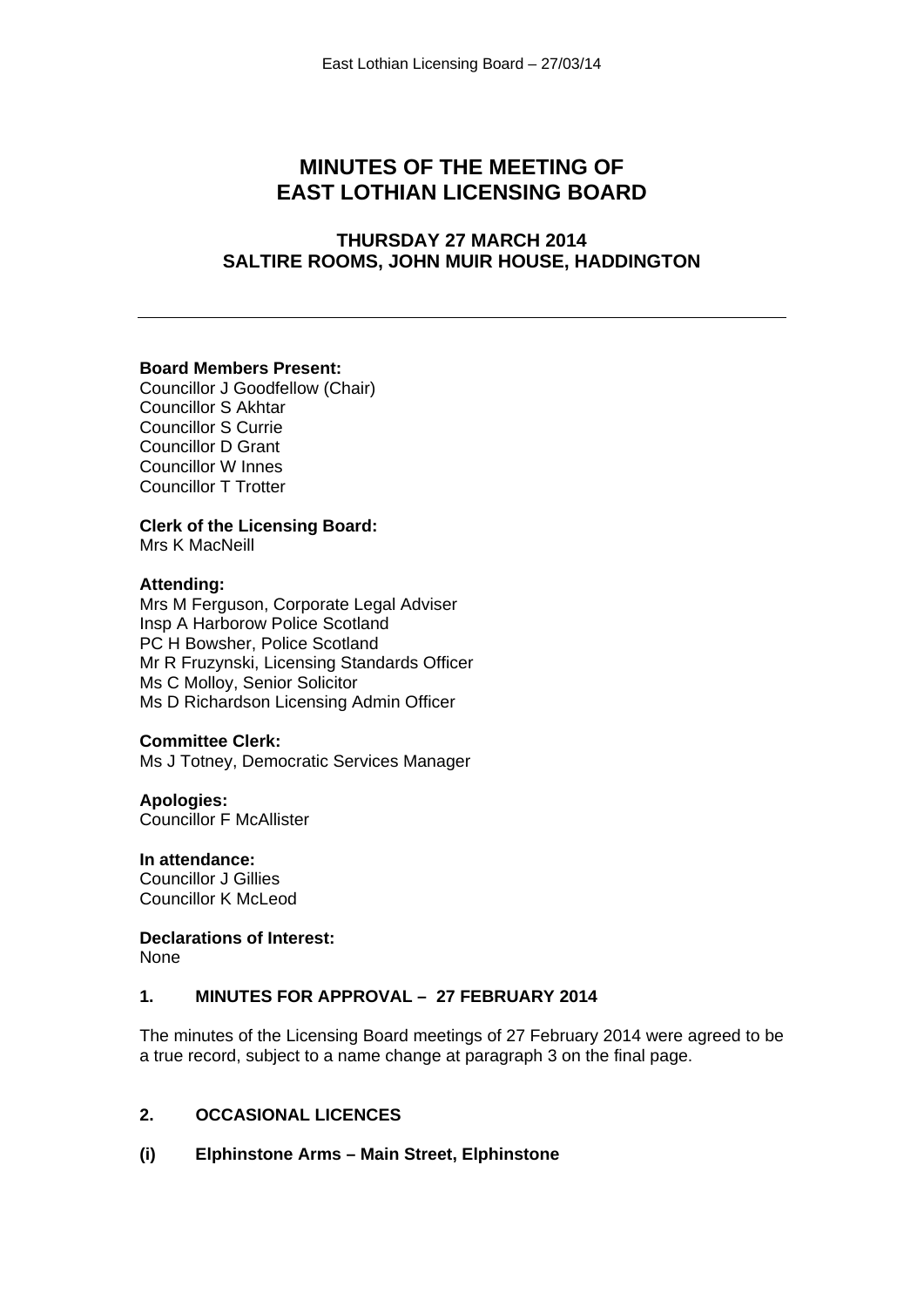The applicant, Mrs Margaret Dodds, was present and was represented by Mr A MacDonald of MacDonald Licensing.

Mrs MacNeill, Clerk of the Licensing Board, advised that the application is seeking the grant of three occasional licences covering the period 26 March – 8 May 2014. (Hours applied for: Monday to – Wednesday 11am – 11pm, Thursday – Saturday 11am – 1am, Sunday 12.30pm – 12 midnight. The application is in respect of music, gaming, indoor sports, food, TV sports and karaoke. Children and young persons will not be permitted entry to functions.) She stated that an application for a permanent premises licence is pending and that an objection had been received from Police Scotland.

Inspector Harborow referred to the Police Report dated  $13<sup>th</sup>$  March 2014 which is contained in the meeting papers and read through the main issues. He highlighted recent concerns including:

- breach of licensing conditions which resulted in the premises being closed down;
- positive searches for controlled drugs;
- incidents regarding Mr Scott Dodds (the premises owner/landlord and son of the applicant) on 22 February and 23 February 2014;
- lack of co-operation with Police enquiries; and
- the management and operation of the premises

He stated that it is the Police view that the premises were operating contrary to the licensing objectives in respect of preventing crime and disorder and securing public safety. He therefore requested that the applications be refused.

Mr MacDonald addressed the Board. He pointed out that Caledonian Heritable Ltd (referred to in the Police Report) has a supply agreement with the Elphinstone Arms and work closely with Mrs Dodds. He maintained that the loss of the licence had been as a result of the way that East Lothian Licensing Board had dealt with the paperwork oversight when the business was dissolved. He explained that the occasional license applications are to cover then period until the application for a permanent premises licence is heard by the Board at their meeting in April 2014. Mr MacDonald informed the Board that Mrs Dodds has a long history of working at/running the Elphinstone Arms and stated that the Police have had no issues with this village pub prior to February 2014.

Mr MacDonald then responded to the Police Report in detail. He

- challenged the relevance of the Police search at the home address of Mr Dodds;
- contested that the assault on 22 February 2014 happened outside the Miner's Welfare Club and not outside the Elphinstone Arms (tabling a written witness statement to this effect);
- stated that Mrs Dodds had locked the premises doors and instructed a patron to call the Police on the evening of 23 February 2014 in response to 20 males approaching the premises, some of them wearing balaclavas, (again, tabling a written witness statement to this effect);
- indicated that it was not possible to ascertain if the incidents on 22 and 23 February were related; and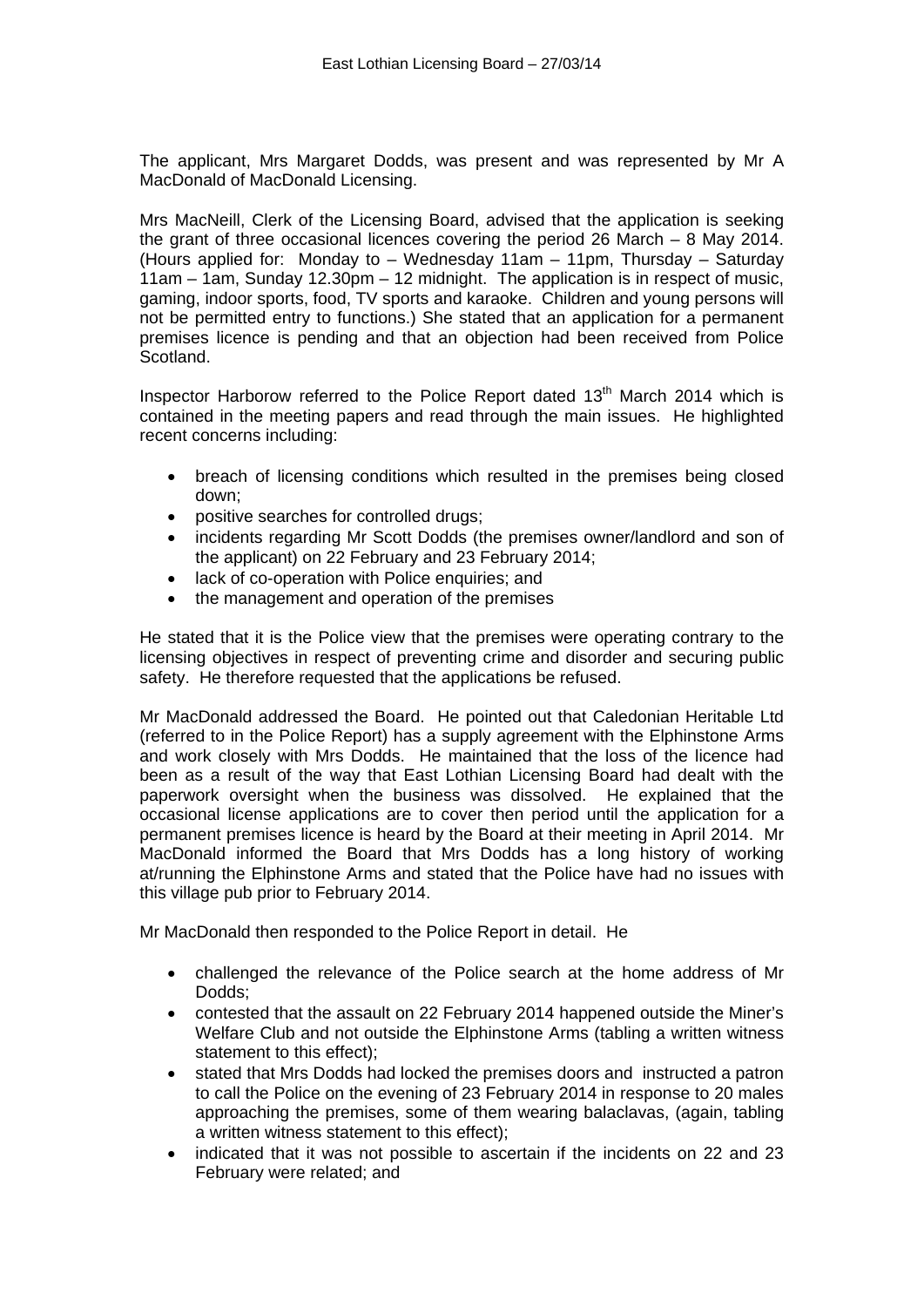questioned the Police comments in relation to the character of the patrons who are likely to frequent the premises given that there has been no crime and disorder in the past and nothing to suggest that there is any threat to public safety in the future.

Mr MacDonald stated that there is a criminal charge pending in relation to selling alcohol without a licence and that this will be processed through the Courts, adding that the Police will need to deal separately with any issues in respect of Mr Dodds. He stressed that there is no evidence of any wrong-going by Mrs Dodds. In the circumstances he urged that at least the first of the three occasional licenses be granted to give the applicant the opportunity to show that the Police concerns are unfounded and to allow the Board an opportunity to review the situation after 14 days.

Councillor Innes expressed his concern at the lack of recognition being shown for the two serious incidents which relate to Mr Dodds.

Mr Macdonald responded that it was not for him or his client to deal with criminal charges or to speculate if the two incidents were linked. He acknowledged that Mr Scott is the landlord and the son of the applicant but insisted that the incidents were not directed at the pub.

Councillor Innes challenged Mr MacDonald's assertion that there would be no ramifications from these incidents and suggested that Mrs Dodds would not have locked her premises and called the Police on the evening of 23 February 2014 if she had not feared for the safety of her patrons.

In response to Councillor Trotter, Mr MacDonald assumed that some of the patrons who were in the premises on 23 February had been aware of the incident that happened on the night of 22 February 2104.

Replying to Councillor Akhtar, Mr MacDonald advised that he was unaware of the Police objections when the applications were lodged.

Councillor Currie questioned Mr MacDonald in relation to the fact that Mr Dodds works in the premises on odd occasions and also the non co-operation with Police enquiries at Dalkeith Police Station. Mr MacDonald replied that his client had been advised to only answer basic questions as this was a criminal charge and her criminal lawyer was not able to attend and represent her.

Mr MacDonald re-iterated that the charges are nothing to do with the incidents on 22 and 23 February 2014 and that the charge is a criminal charge in relation to an administration mistake. He was of the view that the incidents are being cited as a reason not to grant the occasional licence applications. He stated that the closure of the premises is having serious financial ramifications on the family and gave an undertaking that Mr Dodds would never work/help out in the premises in future.

Insp Harborow responded to points made during Mr MacDonald's submission in relation to:

- swabbing for traces of controlled drugs;
- Mr MacDonald's attempts to trivialise the incidents on 22 and 23 February 2014;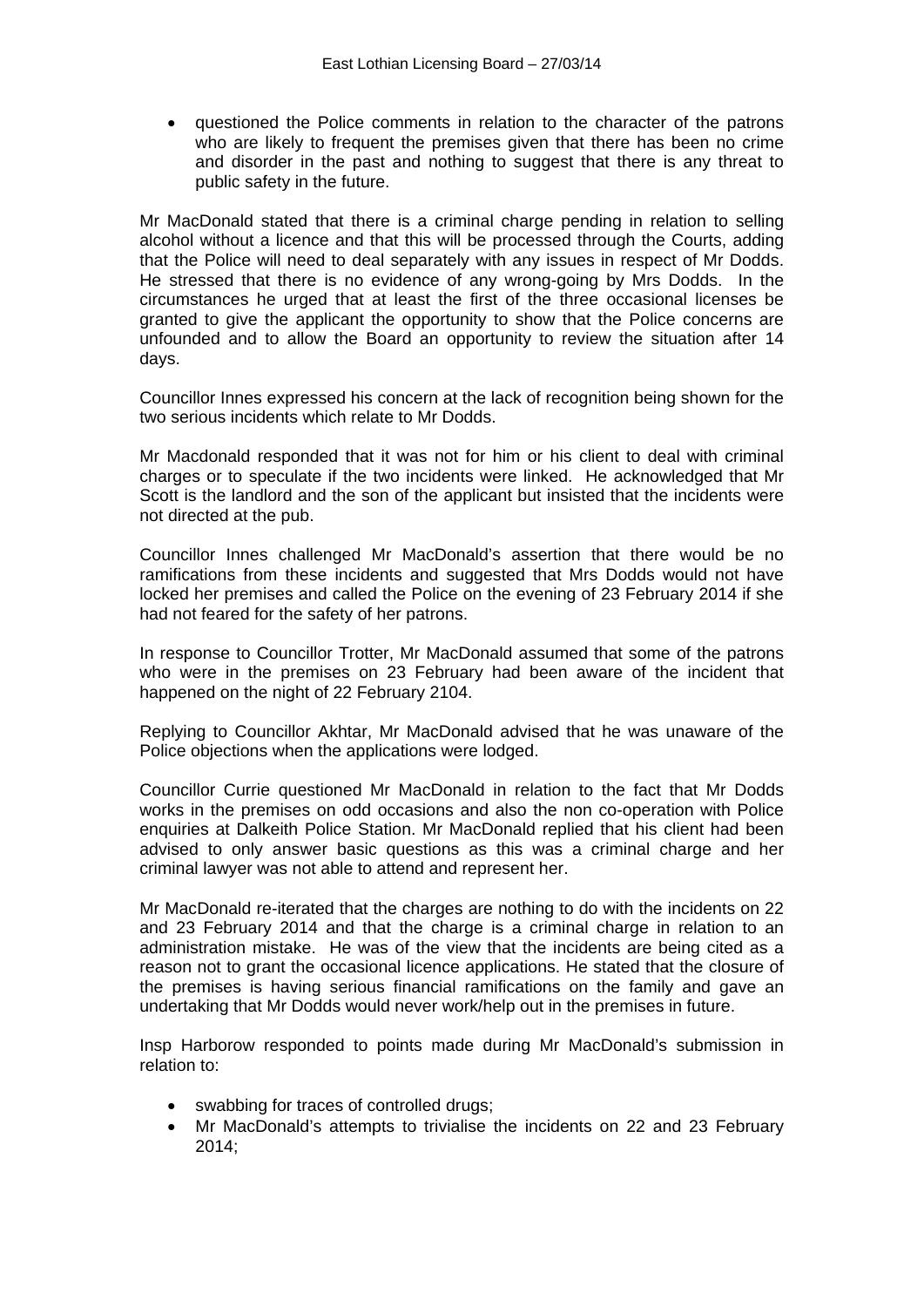- the fact that he had not previously dealt with an incident regarding 20 masked men in his 23-year career as a Police Officer; and
- the fact that Mr Dodds appears to be a constant and clear connection to the premises/his parents.

Insp Harborow suggested that the Dodds family has a financial contingency to turn the premises into residential flats. Mr MacDonald commented that the issue of planning permission in this regard is of no relevance to the applications for occasional licences.

The Board members and the Clerk adjourned to debate the matter in private. On rejoining the meeting, the Board delivered its decision. While the Board members acknowledged that the premises are an important community resource, by a majority decision, the Board did not agree to grant the applications for occasional licences. Councillor Goodfellow, the Chair of the East Lothian Licensing Board, added that the granting of these applications would not be consistent with the licensing objectives of preventing crime and disorder and securing public safety. He stated that when the application for a permanent premises licence comes before the Board at their April 2014 meeting, he would hope to see evidence that the issues raised by the Police have been resolved.

### **Decision**

The Board agreed, by a majority, to refuse to grant the applications for occasional licenses.

*Sederunt: Cllrs Gillies and McLeod left the meeting.* 

### **3. PROVISIONAL PREMISES LICENCE**

### **(i) McColls – 61 High Street, Haddington**

Mr William Morrison, Area Manager, and Ms Emma Hutcheon, Store Manager, were present and were represented by Mr David Crank of DWF LLP.

The Clerk advised that the application seeks the grant of a provisional premises licence. She informed the Board that seven public objections had been received. The Police and the LSO stated that they had nothing to add to their reports contained in the meeting papers.

[This application falls outwith Board Policy with regards to the over provision statement and it is incumbent on the applicant to rebut the presumption against grant in terms of the over provision statement.]

Mr Crank presented his case. In response to the objections and concerns that had been raised, he advised that the terminal hour for alcohol off-sales would be amended from 22.00 hours to 20.00 hours; the space for the sale of alcohol would be reduced; there would be a limit on the strength of some alcohols that would be sold; and that there would be no bulk discounts on prices. He outlined the plans for upgrading the store should the license be granted; commented that the trading performance at the Haddington store had improved in the last 12 months; stressed that McColls are a responsible retailer; outlined the sales and training procedures that would be in place to prevent the under-age sale of alcohol; and stressed that it is unlikely that there would be increased noise and disruption. His presentation clearly addressed the five licensing objectives in relation to over provision.